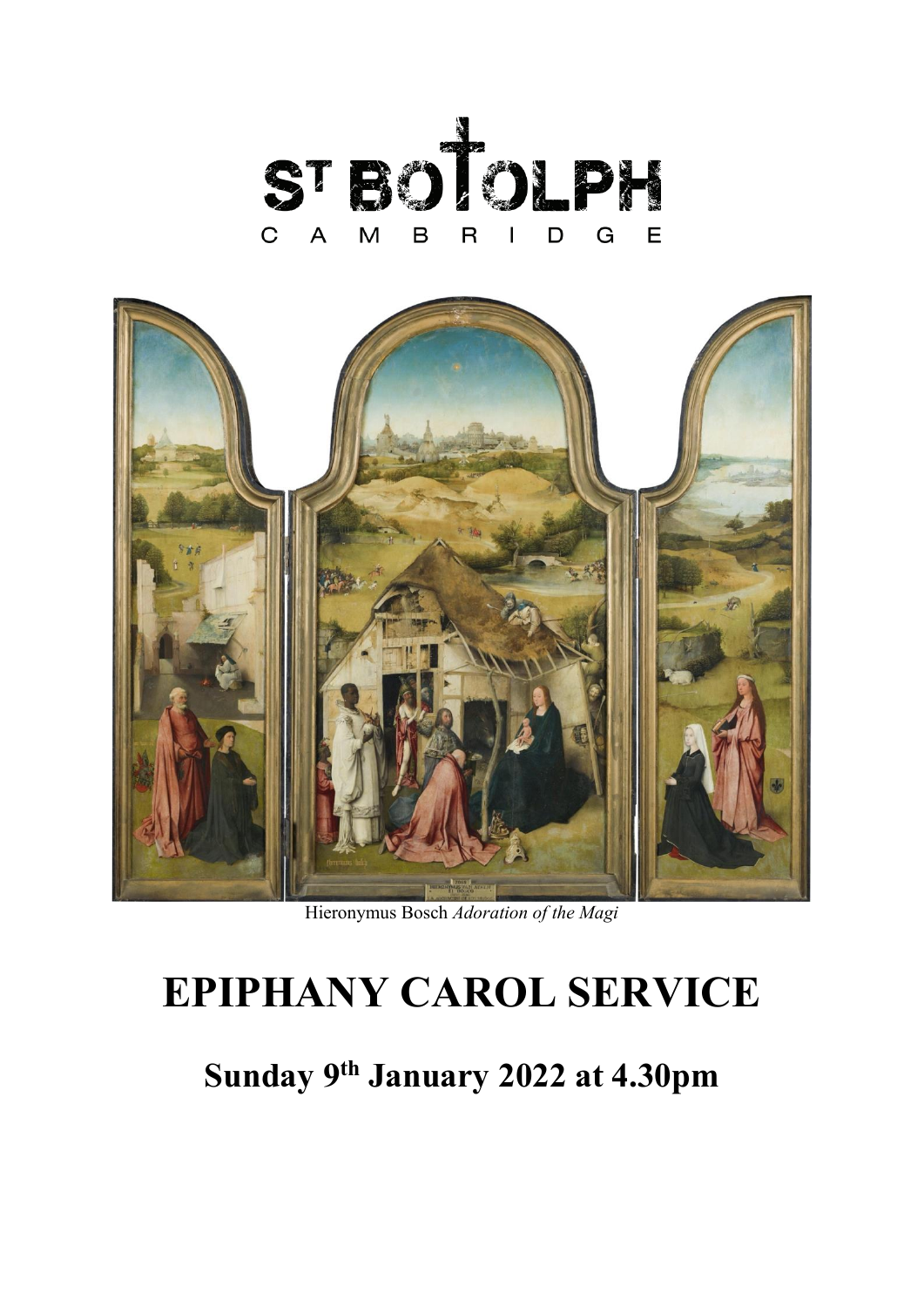#### **INTRODUCTION**

#### **EPIPHANY**

HRISTMAS focuses our attention on the infant Christ, with his mother Mary, Joseph, and CHRISTMAS focuses our attention on the infant Christ, with his mother Mary, Joseph, and the shepherds. Now, at the Epiphany of Christ, we see the child through the eyes of the wise men, who are guided by a star on their long journey to Bethlehem, where Christ is revealed to them. The Bible readings, poetry and music in this service trace the journey of the wise men: we see their arrival, what they find and the gifts they bring, and we hear of their significance as the first sign that all nations and peoples, including us, can be called to the light longed for by the prophets and recognised in Christ at his birth. And because King Herod found out from the wise men about this infant 'king' whom he saw as a threat, we hear about the conflict and suffering that follow Christ's birth, leading eventually to the redemption of the world through his death and resurrection.

#### **ORGAN MUSIC BEFORE THE SERVICE**

**Flor Peeters** Chorale Prelude on *Wie schön leuchtet der Morgenstern*, Op. 68

*¶ Please stand when the minister enters*

#### **INTROIT Timothy Brown**

*I sing of a maiden*

SING of a maiden I SING of a maider<br>That is matchless, King of all kings For her son she chose.

2. He came as still Where his mother was As dew in April That falleth on the grass.

> 5 Mother and maiden Was never one but she; Well may such a lady God's mother be.

3. He came as still To his mother's bower As dew in April That falleth on the flower.

4. He came as still Where his mother lay As dew in April That falleth on the spray.

*Anonymous 15th century*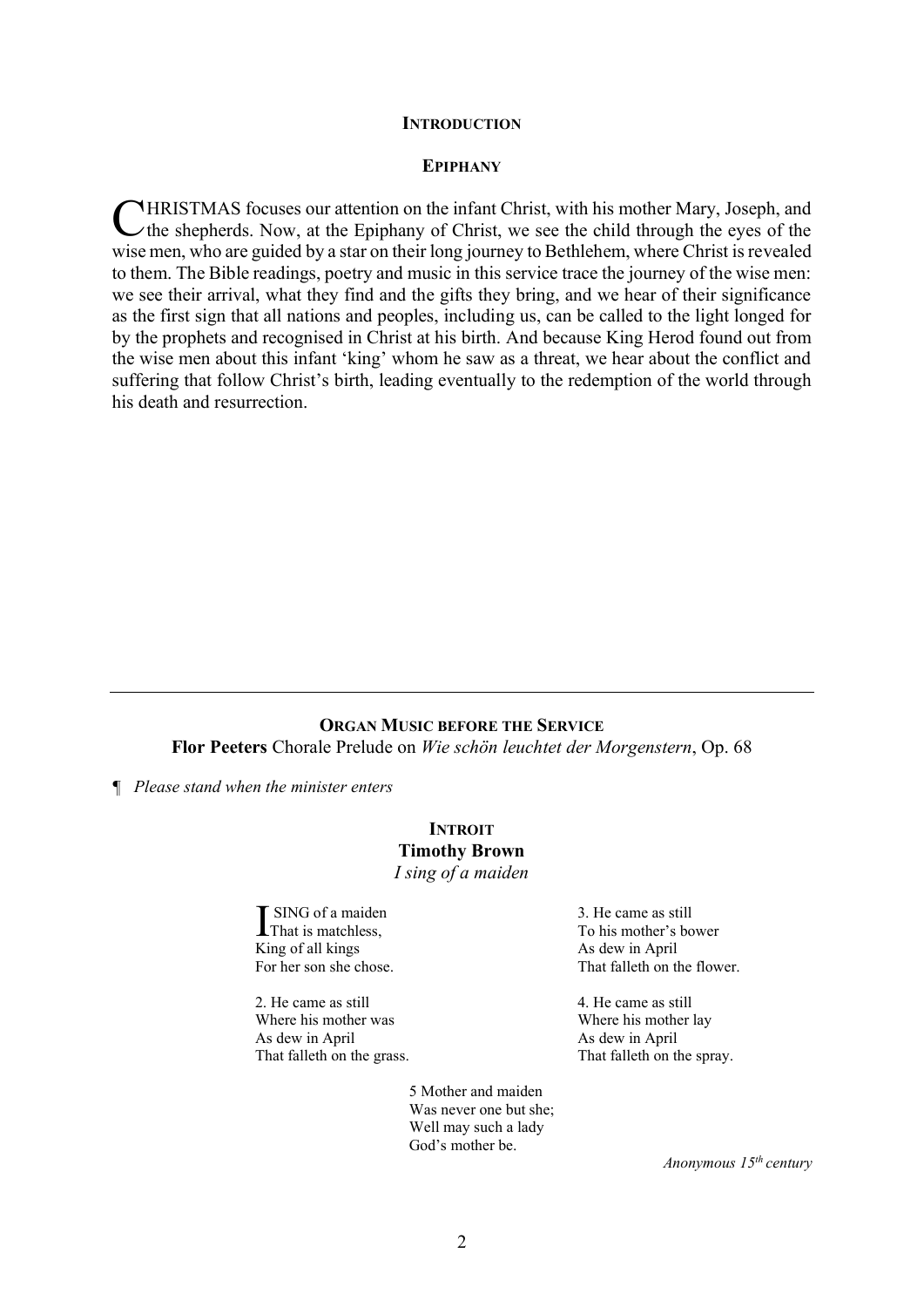# **WELCOME & BIDDING PRAYER** (adapted from a prayer used in St John's College)

#### **THE LORD'S PRAYER**

UR Father, **which art in heaven, Hallowed be thy Name, Thy kingdom come, Thy will be done, in earth as it is in heaven. Give us this day our daily bread; And forgive us our trespasses, As we forgive them that trespass against us; And lead us not into temptation, But deliver us from evil. For thine is the kingdom, the power, and the glory, For ever and ever. Amen.** O

*¶ Please sit*

# **READING**

Isaiah LX: 1–6

Read by Nicholas Barker *Isaiah foretells the coming of the light and glory of the Lord upon the Gentiles.*

*¶ Please stand*

#### **CONGREGATIONAL HYMN**

star of Christ's appearing, surprise us still today. The journey to the stable is not our chosen way. Entranced by power's ambition, we seek the victor's wreath. A saviour born in hunger is not the hope we seek. O

The Magi, wise to follow, obey the call of grace, Not to the courts of power or sunlight favoured place. They journey on by starlight into the deepest gloom. Where life and courage falter, there holy Christ is born.

*¶ Please sit*

# **ANTHEM Felix Mendelssohn** *There shall a star* (from *Christus*)

WHEN Jesus, our Lord, was born in Bethlehem, in the land of Judea; Behold, from the east to the city of Jerusalem there came wise men and said: Say, where is he born, the king of Judea? For we have seen his star, and are c came wise men and said: Say, where is he born, the king of Judea? For we have seen his star, and are come to adore him. There shall a star from Jacob come forth, and a sceptre from Israel rise up, and dash in pieces princes and nations. As bright the star of morning gleams, so Jesus sheddeth glorious beams of light and consolation! Thy Word, O Lord, radiance darting, truth imparting, gives salvation; Thine be praise and adoration!

*Words from Matthew II: 1-2 & Numbers XXIV: 17*

# **READING**

Matthew II: 1–12 Read by Jenny Josselyn *The wise men come to the manger.*

#### **ANTHEM**

# **William Crotch**

*Lo! Star-led chiefs*

o! Star-led chiefs Assyrian odours bring, And bending Magi seek their infant King! Mark'd ye, where, hovering o'er His Lo! Star-led chiefs Assyrian odours bring, And beneficial glory shed?

*Reginald Heber*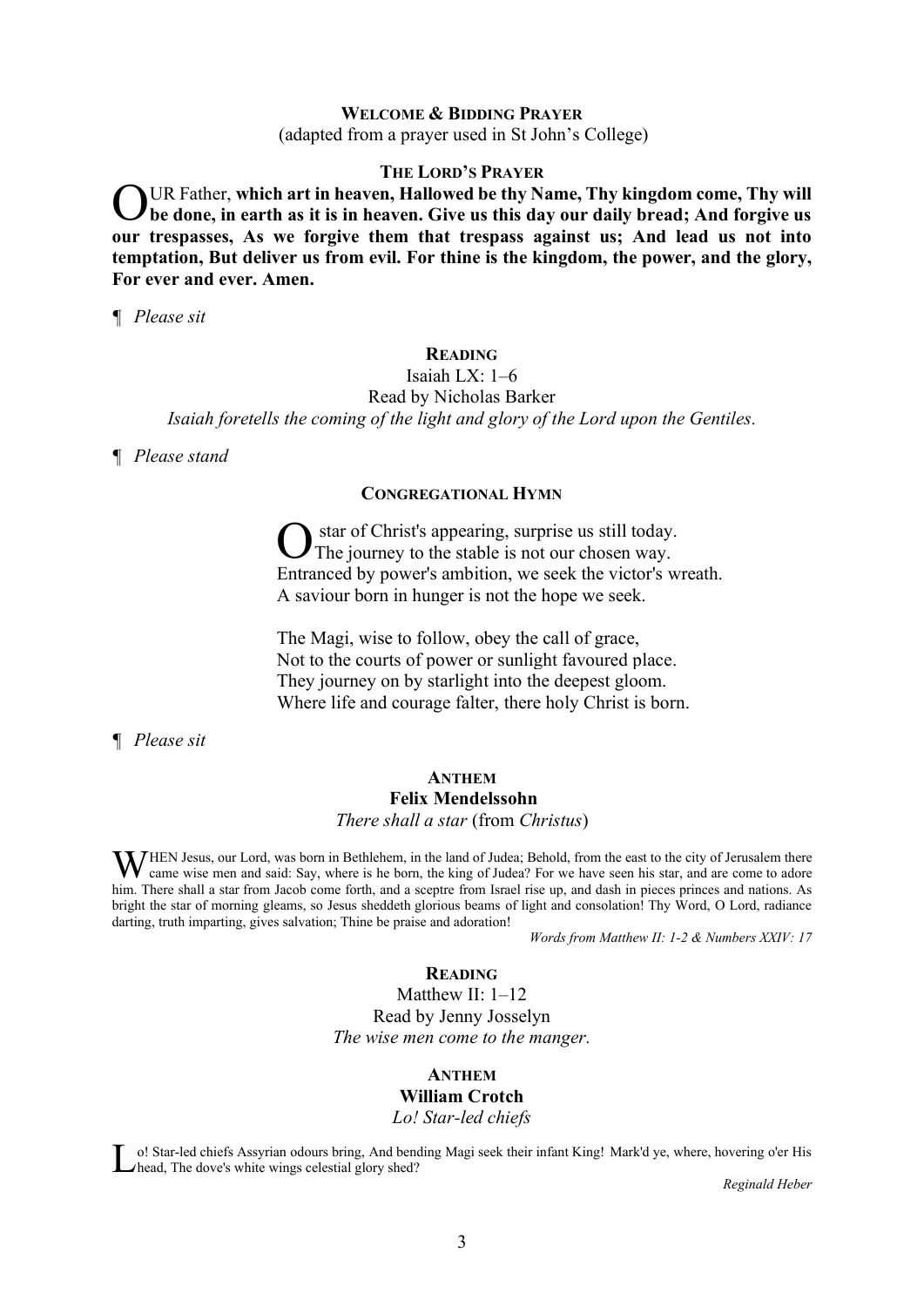# *¶ Please stand*

#### **CONGREGATIONAL HYMN**

**BETHLEHEM**, of noblest cities<br>None can once with thee comp None can once with thee compare; Thou alone the Lord from heaven Didst for us Incarnate bear.

2. Fairer than the sun at morning Was the star that told his birth; To the lands their God announcing, Seen in fleshly form on earth.

3. By its lambent beauty guided, See, the eastern kings appear; See them bend, their gifts to offer, Gifts of incense, gold and myrrh.

4. Solemn things of mystic meaning: Incense doth the God disclose; Gold a royal child proclaimeth; Myrrh a future tomb foreshows.

5. Holy Jesu, in thy brightness To the Gentile world displayed, With the Father and the Spirit, Endless praise to Thee be paid. Amen.

*¶ Please sit*

# **READING Joseph Brodsky**

*Nativity Poem* **(**translated from the original Russian by Seamus Heaney)

Read by Sarah Eastwood

MAGINE striking a match that night in the cave: IMAGINE striking a match that night in the ca<br>Imagine crockery, try to make use of its glaze To feel cold cracks in the floor, the blankness of hunger. Imagine the desert – but the desert is everywhere.

Imagine striking a match in that midnight cave, The fire, the farm beasts in outline, the farm tools and stuff; And imagine, as you towel your face in the enveloping folds, Mary, Joseph, and the Infant in swaddling clothes.

Imagine the kings, the caravans' stilted procession As they make for the cave, or, rather, three beams closing in And in on the star, the creaking of loads, the clink of a cowbell; (No thronging of Heaven as yet, no peal of the bell

That will ring in the end for the infant once he has earned it). Imagine the Lord, for the first time, from darkness, and stranded Immensely in distance, recognizing Himself in the Son Of Man: His homelessness plain to him now in a homeless one.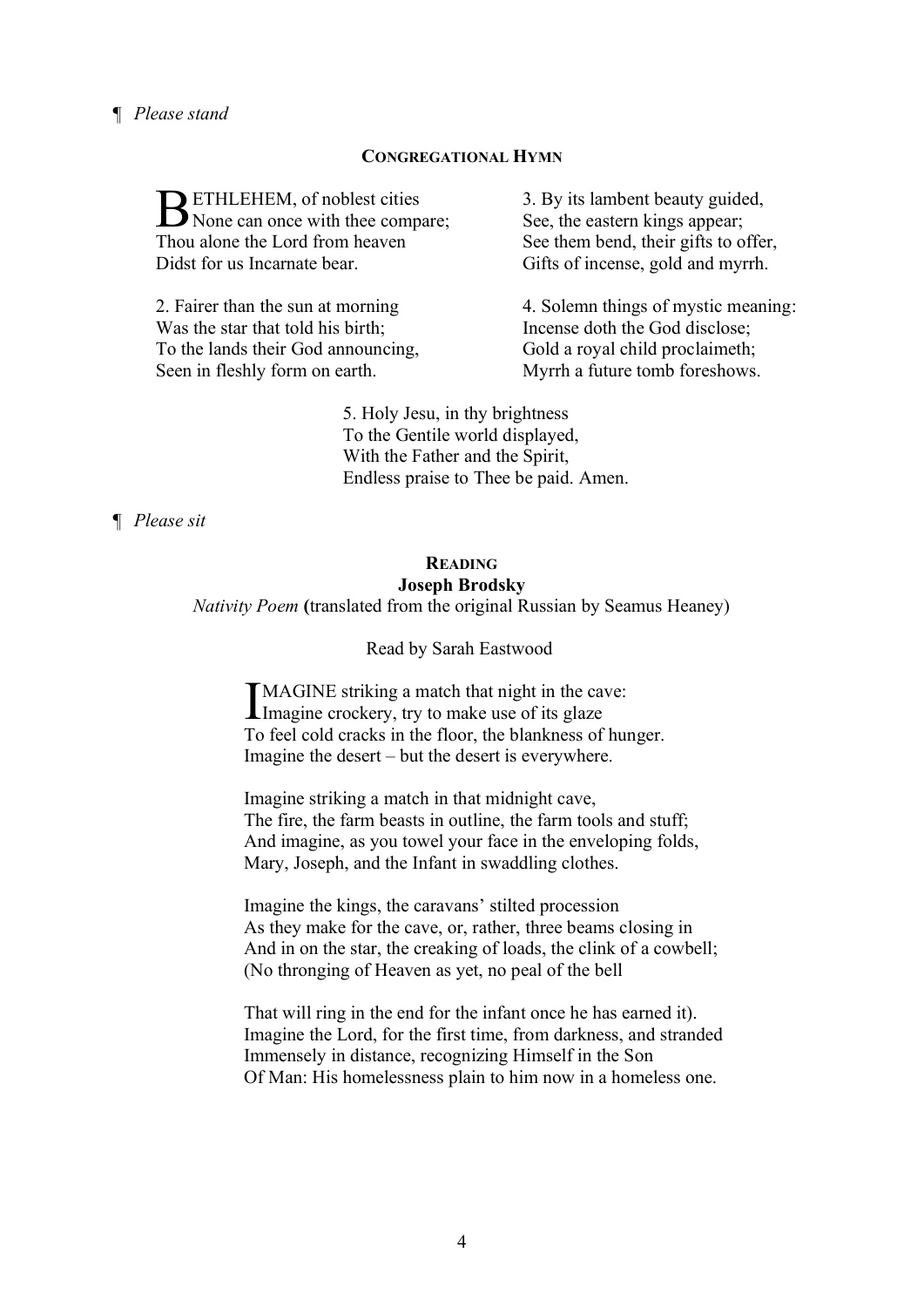#### **CAROL Timothy Brown** *Mary's Song* (composed for this service)

Sleep, King Jesus, Your royal bed Is made of hay In a cattle-shed. Sleep, King Jesus, Do not fear, Joseph is watching And waiting near.

Warm in the wintry air You lie, The ox and the donkey Standing by, With summer eyes They seem to say: Welcome, Jesus, On Christmas Day!

Sleep, King Jesus, Your diamond crown High in the sky Where the stars look down. Let your reign Of love begin, That all the world May enter in. *Charles Causley*

## *¶ Please stand*

#### **CONGREGATIONAL HYMN**

NTO us a boy is born! King of all creation, Came he to a world forlorn, The Lord of every nation. U

2. Cradled in a stall was he With sleepy cows and asses: But the very beasts could see That he all men surpasses.

3. Herod then with fear was filled, 'A prince', he said, 'in Jewry!' And all the little boys he killed At Bethlem in his fury.

4. Now may Mary's son, who came So long ago to love us, Lead us all with hearts aflame Unto the joys above us.

5. Omega and Alpha he! Let the organ thunder, While the choir with peals of glee Doth rend the air asunder.

*¶ Please sit*

# **READING John Donne** *Nativity*

Read by Fr Max Bayliss

MMENSITY cloistered in thy dear womb, **IMMENSITY** cloistered in thy dear womb,<br>Now leaves His well-belov'd imprisonment, There He hath made Himself to His intent Weak enough, now into the world to come; But O, for thee, for Him, hath the inn no room? Yet lay Him in this stall, and from the Orient, Stars and wise men will travel to prevent The effect of Herod's jealous general doom. Seest thou, my soul, with thy faith's eyes, how He Which fills all place, yet none holds Him, doth lie? Was not His pity towards thee wondrous high, That would have need to be pitied by thee? Kiss Him, and with Him into Egypt go, With His kind mother, who partakes thy woe.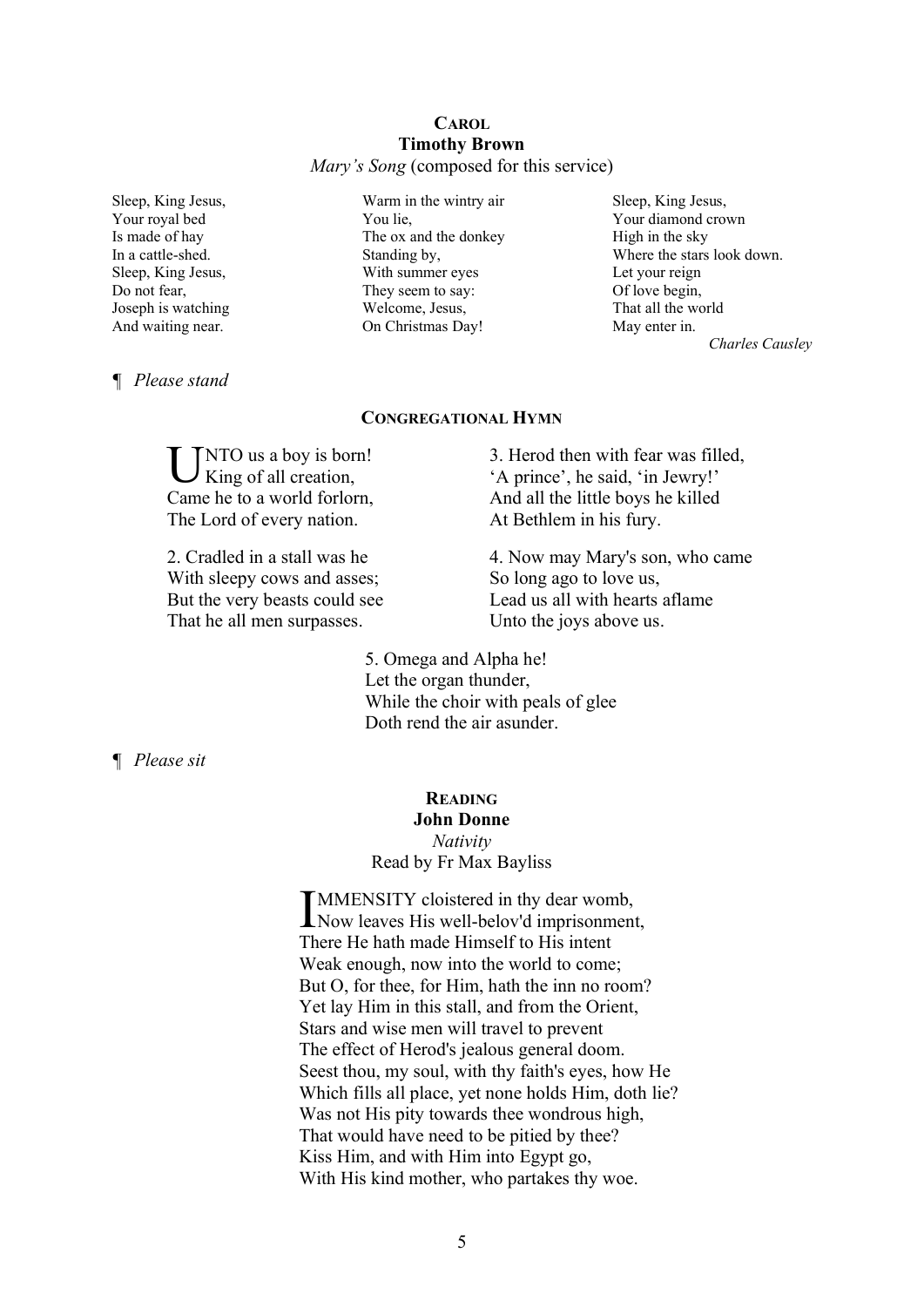#### **CAROL Anonymous** *The Coventry Carol*

*ULLY, lulla, thou little tiny child, <i>by by, lulla,*<br>*by by, lully lullay.* 

1 O sisters too, how may we do for to preserve this day this poor youngling, for whom we do sing by by, lully lullay?

2 Herod the king, in his raging, charged he hath this day his men of might, in his own sight, all young children to slay.

3 That woe is me, poor child for thee! and ever morn and day, for thy parting neither say nor sing by by, lully lullay! [*Refrain*]

*Anonymous.16c.*

# **READING** Matthew II: 13–23 Read by Adrian Dixon *The flight into Egypt*

## **Berlioz** *The Shepherds' Farewell*

Thou must leave thy lowly dwelling, the humble crib, the stable bare. Babe, all mortal babes excelling, content our earthly lot to share. Loving father, Loving mother, shelter thee with tender care!

Blessed Jesus, we implore thee with humble love and holy fear. In the land that lies before thee, forget not us who linger here! May the shepherd's lowly calling, ever to thy heart be dear!

Blest are ye beyond all measure, thou happy father, mother mild! Guard ye well your heav'nly treasure, the Prince of Peace, the Holy Child! God go with you, God protect you, guide you safely through the wild!

*(Words) Hector Berlioz (translated)*

# **READING** Luke II: 25–33 Read by Christopher Brightman *Christ is revealed to Simeon as the saviour of all peoples*



Andrey Shishkin, 1960 *A light to lighten the Gentiles*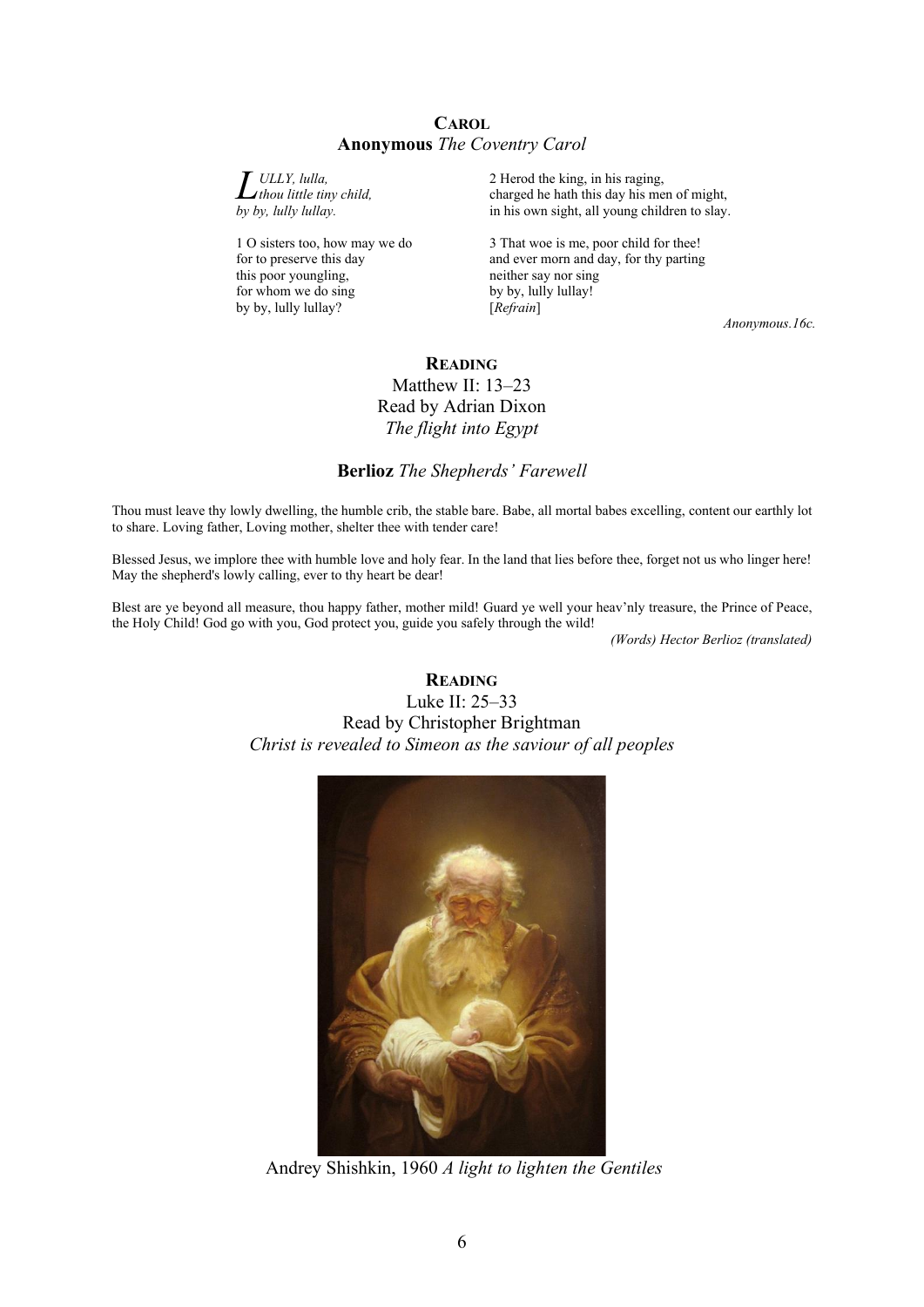## *¶ Please stand*

#### **CONGREGATIONAL HYMN**

AITHFUL vigil ended, **F**AITHFUL vigil ended,<br>Watching, waiting cease; Master, grant thy servant His discharge in peace.

2 All thy Spirit promised, All the Father willed, Now these eyes behold it Perfectly fulfilled.

*¶ Please sit*

3 This thy great deliverance Sets thy people free; Christ, their light, uplifted All the nations see.

4 Christ, thy people's glory! Watching, doubting, cease: Grant to us thy servants Our discharge in peace.

# **READING Malcolm Guite** *The Magi* Read by Tamara Sword

T might have been just someone else's story; IT might have been just someone else's<br>Some chosen people get a special king. We leave them to their own peculiar glory, We don't belong, it doesn't mean a thing. But when these three arrive they bring us with them, Gentiles like us, their wisdom might be ours; A steady step that finds an inner rhythm, A pilgrim's eye that sees beyond the stars. They did not know his name but still they sought him, They came from otherwhere but still they found; In palaces, found those who sold and bought him, But in the filthy stable, hallowed ground. Their courage gives our questing hearts a voice To seek, to find, to worship, to rejoice.

#### **ANTHEM**

Orlando Gibbons *See, see the Word is incarnate*

ee, see the Word is incarnate; God is made man in the womb of a Virgin. Shepherds rejoice, wise men adore and angels Sing "Glory be to God on high: peace on earth, good will towards men." The law is cancelled, Jews and Gentiles converted Sing "Glory be to God on high: peace on earth, good will towards men." The law is cancelled, Jews and by the preaching of glad tidings of salvation. The blind have sight and cripples have their motion; diseases cured, the dead are raised, and miracles are wrought. Let us welcome such a guest with Hosanna. The Paschal Lamb is offered, Christ Jesus made a sacrifice for sin. The earth quakes, the sun is darkened, the powers of hell are shaken; and lo, He is risen up in victory. Sing Alleluia. See, O see the fresh wounds, the gored blood, the prick of thorns, the print of nails. And in the sight of multitudes a glorious ascension. Where now He sits on God's right hand where all the choir of heaven all jointly sing "Glory be to the Lamb that sitteth on the throne." Let us continue our wonted note with Hosanna: Blessed be He that cometh in the Name of the Lord; with Alleluia, we triumph in victory, the serpent's head bruised, Christ's kingdom exalted, and heaven laid open to sinners. Amen.

*Godfrey Goodman*

*¶ Please kneel or sit*